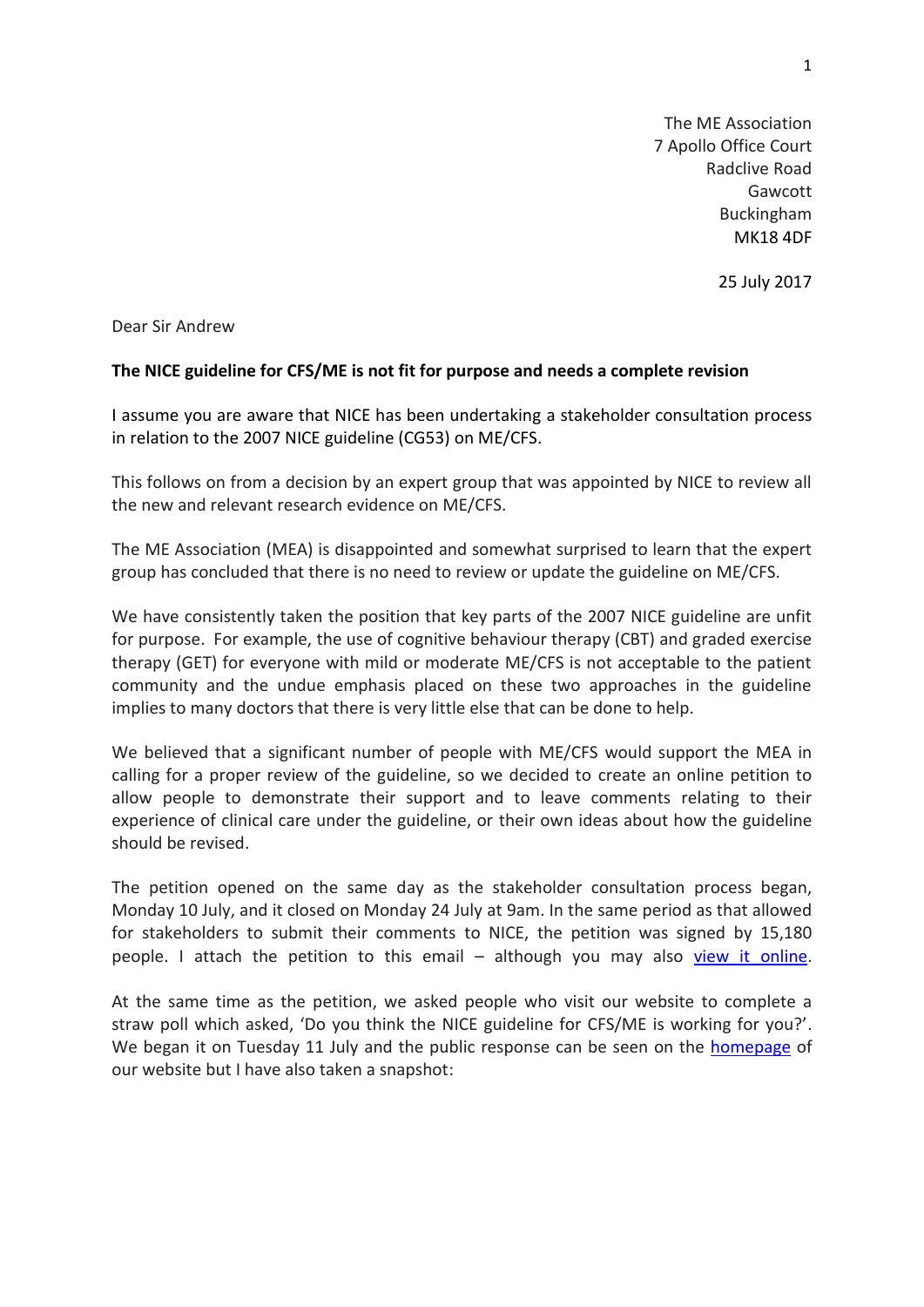Do you think the NICE guideline for CFS/ME is working for you?



My understanding is that with over 15,000 signatures – the total after only two weeks – the MEA petition represents the biggest expression of no confidence in a NICE guideline ever recorded.

The ME/CFS patient community have made their views very clear. NICE must acknowledge that they have produced a guideline that is not meeting the needs of the people it is designed to help.

We also have a major cause for concern about the way in which NICE gathers and reviews what it regards as evidence in relation to acceptability, efficacy and safety of interventions used in ME/CFS.

This relates to the way in which evidence from clinicians, and especially from patients, is not being actively sought by NICE and appears to be almost completely ignored when it is submitted by patient representative organisations such as our own.

In 2002, the Independent Working Group on ME/CFS in their report to the Chief Medical Officer gave equal weight to research, clinical *and* patient evidence – and we believe this practice should be applied to the creation and review of the NICE guideline.

When evidence from clinical trials is either weak or inconsistent and there are significant differences between patient reports and clinical trial evidence – it is even more important to listen to what patients who use specialist clinics, for example, are telling you about the effectiveness and safety of the NICE endorsed recommendations.

There are many clinicians involved with the care of people with ME/CFS who are not asked to be involved in the guideline review process. However, they do have important evidence to contribute.

My colleague Dr William Weir – a well-respected specialist in infectious diseases with a longstanding interest in ME/CFS – has made the following comments: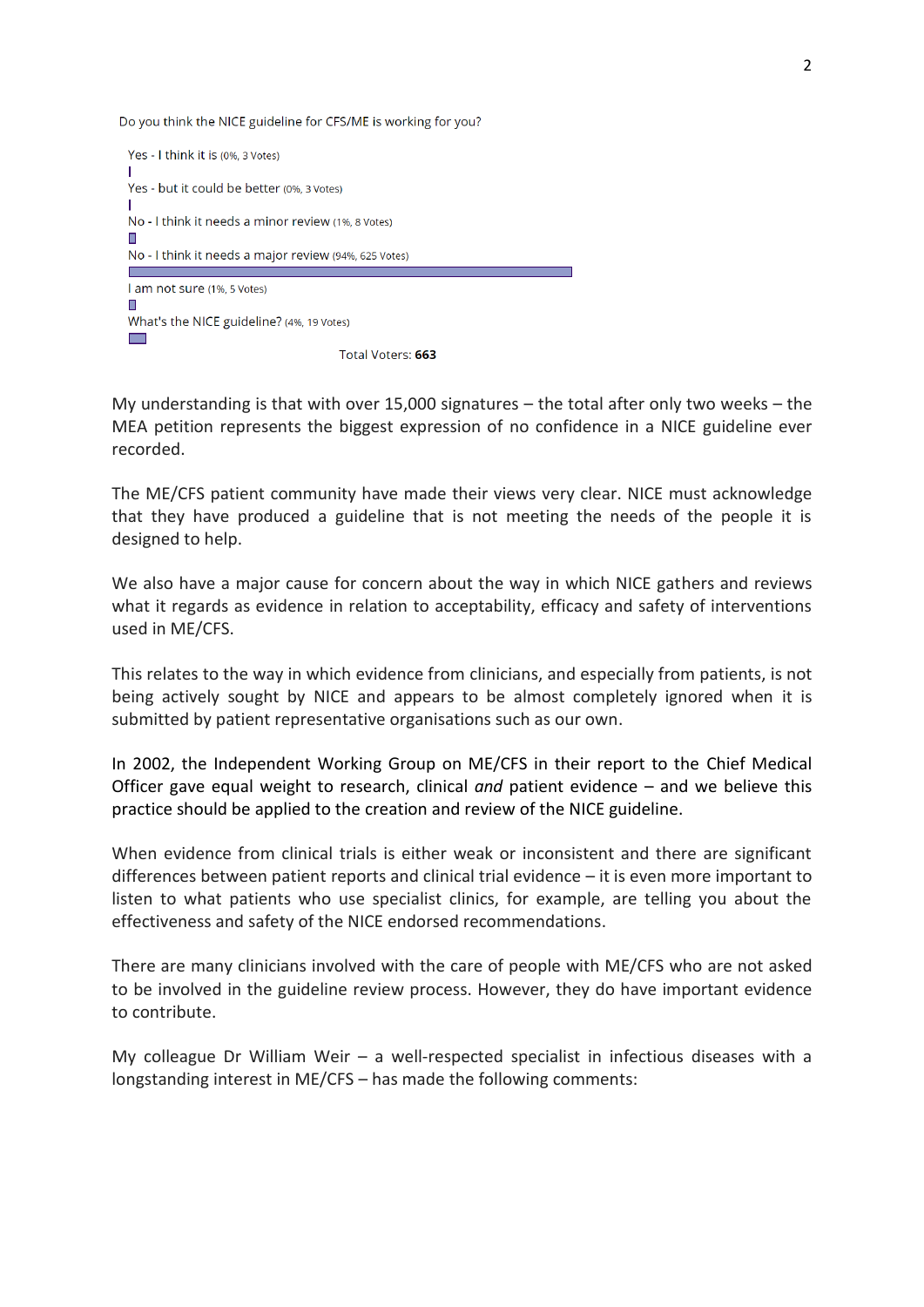"I think that the single most damaging misconception perpetrated on ME patients is the idea that deconditioning is the problem and that exercise is the antidote.

"I have seen many people now, well-motivated, who have made themselves much worse with exercise, often on the advice of their GPs who have been gullible enough to swallow the deconditioning hypothesis.

"I think this needs to be properly emphasised with NICE, otherwise their advice concerning graded exercise will always be assumed to be "exercise to fitness" which is always destructive.

"Sadly, the people who get worse with exercise, because they exceed their anaerobic threshold on multiple occasions with further reduction of the latter, are then assumed to be imagining their disability and treated accordingly. It would be farcical if it wasn't so serious."

Dr Weir has asked if his comments might be added to the evidence that has already been submitted by the ME Association for the consultation.

Finally, could I draw your attention to the submission from the Countess of Mar and members of the Forward ME Group of charities:

http://www.forward-me.org.uk/Reports/10%20year%20surveillance%20(2017).pdf

This response focusses on the important issues of ethics and informed consent.

The NICE guideline was published in 2007 and it has not been changed in 10 years despite advances in our knowledge-base and its testing on many thousands of people with ME/CFS.

In our opinion, it is fundamentally failing to serve the need of patients and we call on you to help us work with NICE to achieve something demonstrably better.

I would welcome the opportunity to come and discuss the situation outlined by the petition and in our submission to NICE with you at your earliest opportunity.

In the meantime, I look forward to hearing your response to the petition so that I might pass your words on to our supporters.

Yours sincerely,

Dr Charles Shepherd

**Hon Medical Adviser, ME Association.**